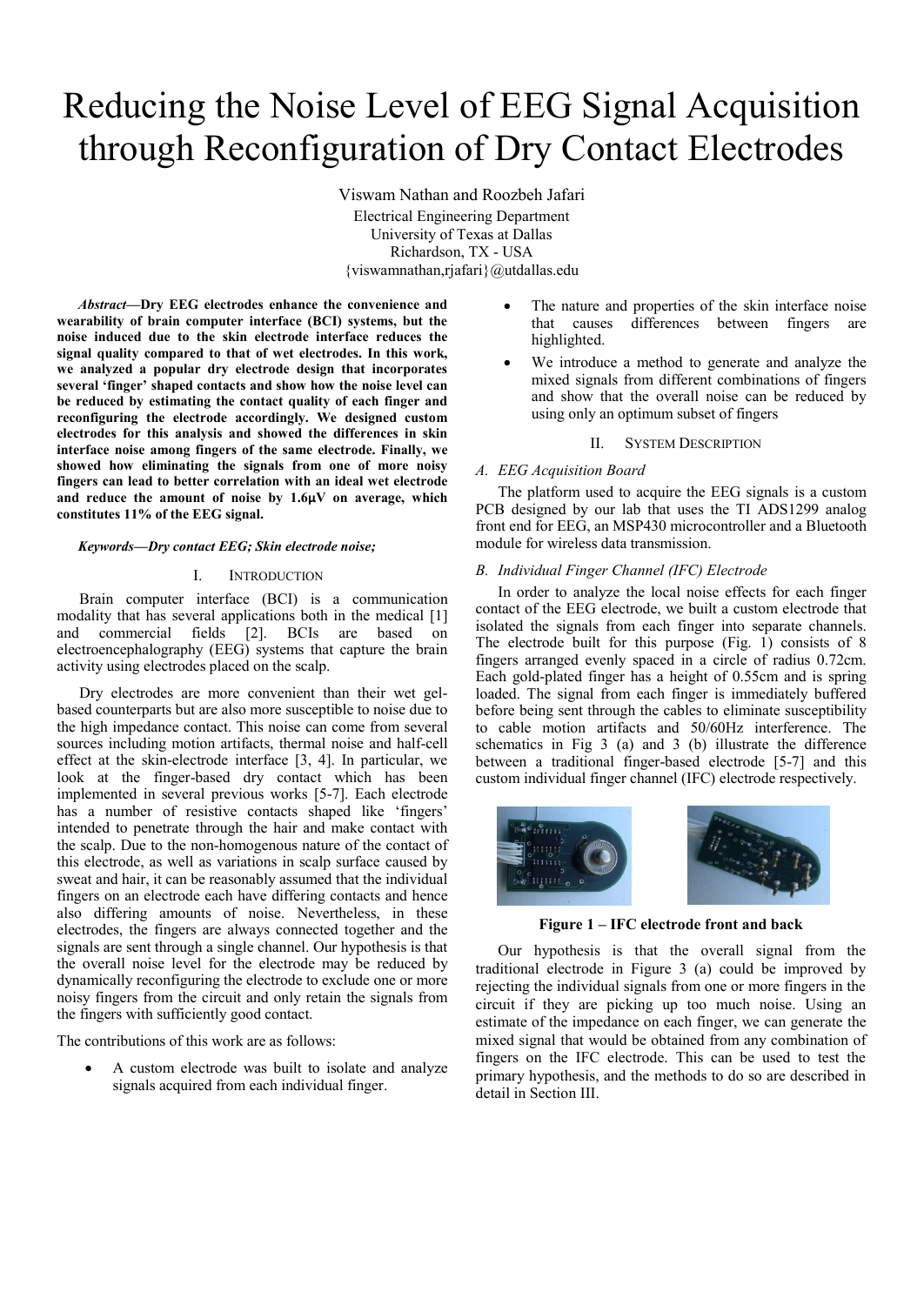# *C. Multiplexer (MUX) Electrode*

In order to validate the analysis from the IFC electrode, we also designed a MUX electrode that can actually switch between using any combination of 8 fingers using an 8:1 MUX. Fig. 2 and Fig. 3 (c) show images of the electrode and the circuit schematic respectively.



**Figure 2 – MUX Electrode front and back**

A key contrast with the IFC electrode is that different combinations of MUX electrode fingers cannot be uniformly compared to each other due to the time delay involved in switching between the different combinations. This is an issue because the EEG signals they are measuring as well as the noise levels are non-stationary and always changing over time.

# *D. Common Mode Contact Quality Measure*

In our system, a periodic square wave of known out-ofband frequency 61Hz is added to the common mode of each channel. The power of this signal at the output indicates the amount of mismatch between the signal and reference impedances in each channel as shown in [8]. In our experiments, the same wet gel patch with low impedance contact is used as the reference for all channels. So the power of this common mode frequency at the output of each channel is directly proportional to the impedance faced by the dry electrode finger in that channel. This in turn is used to compute the impedance on each finger.

# III. METHODS AND EXPERIMENTS

#### *A. IFC Electrode Combination Simulation*

In our experiments, a wet electrode was placed right next to the IFC electrode to provide a ground truth signal. The noise on the wet electrode was assumed to be negligible and it is considered an ideal electrode. This is not strictly true since any electrode will be subject to some amount of noise, but we can safely assume that the amount of noise on the wet electrode is much lower than that on dry contacts and it is the best baseline available for EEG. Therefore, for each set of signals we have:

Where,

 $i$  indicates a given finger on the electrode

*FingerRMS*<sup>*i*</sup> is the root mean square (RMS) of the signals from Finger *i*

*WetRMS* is RMS of corresponding signals from wet electrode

*NoiseRMS<sup>i</sup>* is the RMS noise magnitude for Finger *i*

In the traditional finger electrode, we can model the finger contacts as impedances connected in parallel. Using the contact quality measure, we can obtain the impedance  $Z_i$  for each finger. Then for any given combination of fingers, we can calculate the contribution of each finger to the resulting parallel circuit. For example, for Fingers 1, 2 and 3 in parallel, the contribution fraction of Finger 1 is given by:

$$
C_1 = \frac{Z_2 \parallel Z_3}{Z_1 + (Z_2 \parallel Z_3)}
$$
 (2)

In truth, the impedance is composed of both a resistance and capacitance so it would be frequency dependent; but we are only interested in the low frequency region where the electrode-skin interface noise, which is 1/f in nature [3, 4], would dominate. Therefore, we can ignore the effect of the capacitance. Once we have the contribution fractions of each finger in a given combination, we can compute the overall RMS noise power for that finger combination as:

$$
\sqrt{(C_1 \times NoiseRMS_1)^2 + \dots + (C_n \times NoiseRMS_n)^2}
$$
 (3)

Where,

 $C<sub>n</sub>$  is the contribution of finger *n* in the current combination

*NoiseRMS<sup>n</sup>* is the RMS noise magnitude of individual finger *n* defined earlier

Similarly, we can also estimate the overall EEG signal, as opposed to just the noise, by applying the same contribution fraction on the signals from any combination of fingers:

$$
Signal_x = C_1 \times Finger_1 + \dots + C_n \times Finger_n \tag{4}
$$

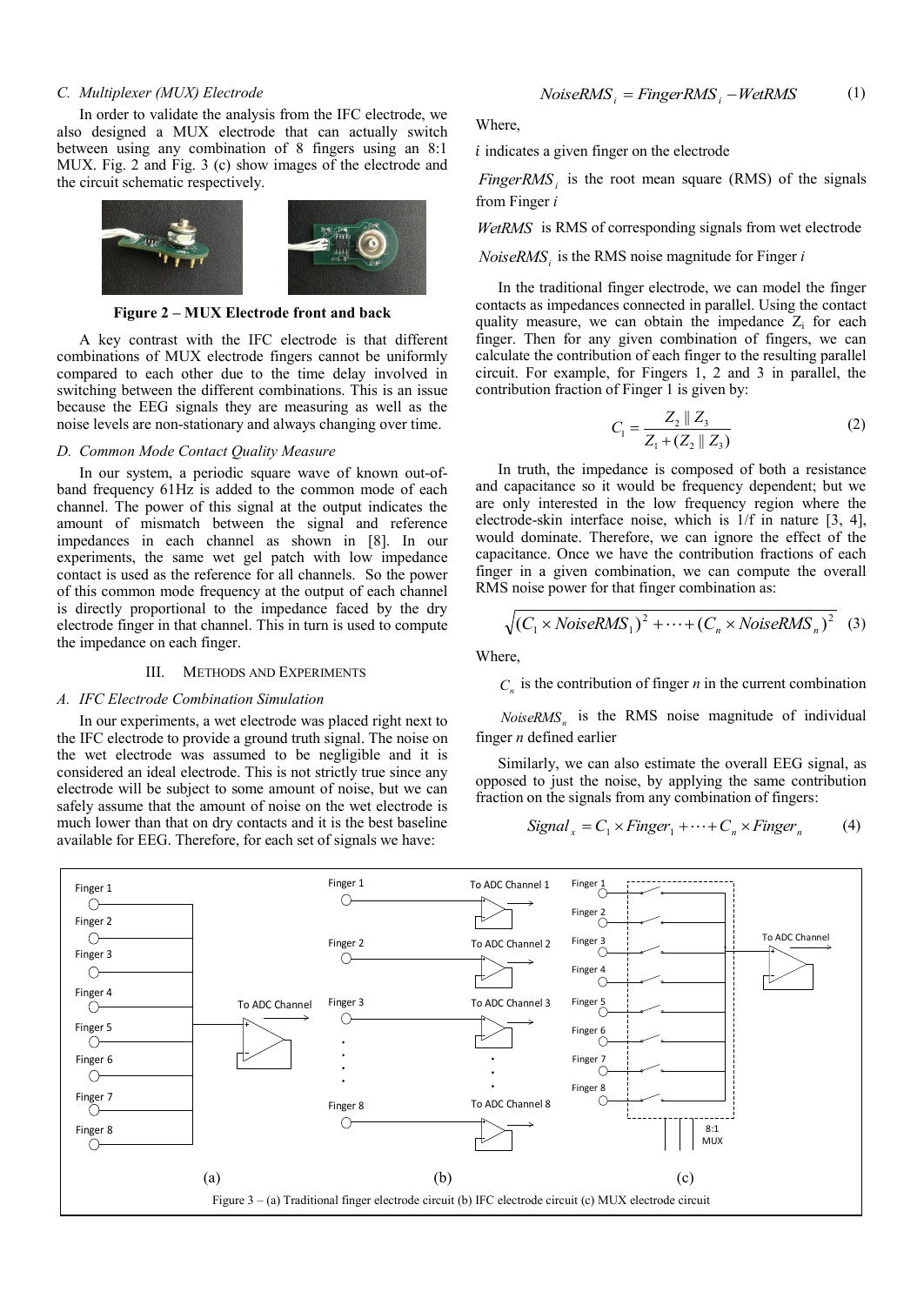Where,

 $Signal_x$  is the mixed EEG signal for finger combination *x* 

 $C<sub>n</sub>$  is the contribution of finger *n* in the current combination

*Finger<sup>n</sup>* is the time domain EEG signal from Finger *n*

# *B. Experimental Setup*

Alpha rhythms are strong EEG waveforms with known characteristics observed when a subject closes his/her eyes [9]. This EEG response can be recorded on almost all parts of the scalp. This allowed us to use a wet electrode as an ideal electrode placed on the forehead in a region with no hair to pick up the alpha. The IFC electrode is placed right next to the wet electrode in a region with hair. We can safely assume that the EEG alpha signal will be almost identical between the two electrodes at this distance [7], but at the same time the fingers on the IFC electrode will pick up varying amounts of noise due to high impedance contact. Data was collected from 3 subjects with two sessions per subject. Each session involved 20 trials of about 10 seconds of eyes-closed alpha.

# IV. RESULTS AND ANALYSIS

## *A. Differences in noise between fingers*

We plotted the power spectrum of the signals from each of the fingers on the IFC electrode as well as the signals from the wet electrode. An illustrative case for one session on Subject 1 is shown in Figure 4. Only 7 fingers of the IFC electrode were used since the  $8<sup>th</sup>$  channel of the EEG acquisition board was reserved for the clean signals from the wet electrode. Also provided in the figure is a ranking of the fingers according to the contact quality measure described in Section II D.

Evidently there are significant differences in the frequency spectrum, with at least four fingers – Fingers 2, 3, 4 and  $5$ showing significantly higher noise levels compared to the others. The wet electrode, as expected, has the least amount of noise and hence the lowest power as well. The peak at approximately 10Hz corresponds to the EEG response in the state of alpha. Among the three 'good' fingers - Fingers 6, 7 and 8 - the frequency response is mostly overlapped with that of the wet electrode in the higher frequencies, but there is a noticeable separation in the lower frequencies. This confirms that the noise experienced by the dry electrode fingers is 1/f in nature, which agrees with previous findings on skin interface noise [3, 4]. Another observation is that the fingers with higher noise also showed worse contact quality according to the common mode measure that we introduced. This confirms that

the noise is related to the impedance of the contact.

## *B. Noise analysis and correlation with wet electrode*

On the IFC electrode, the mixed signals from all possible combinations of fingers were exhaustively generated using the techniques described in Section III A. The Noise RMS for each of these combinations of fingers was generated using Equation (3). For all subjects and sessions there were always several combinations better than the 'all fingers' combination in terms of noise magnitude. The top four combinations in terms of noise magnitude as well as the combination corresponding to all fingers, averaged across all sessions and subjects are shown in Table I. It must be noted that 'Best Combination #1' corresponds to the averaged noise magnitude from the very best combination from each session, but the identity and number of fingers that correspond to the 'best combination' is different for different subjects and sessions due to the varying contact of the electrode.

**Table I: Average RMS Noise magnitude for best finger combinations compared with 'all fingers' combination**

| <b>Finger Combinations</b> | <b>Average RMS Noise</b><br>magnitude $(\mu V)$ |  |
|----------------------------|-------------------------------------------------|--|
| Best Combination #1        | 1.929                                           |  |
| Best Combination #2        | 1.949                                           |  |
| Best Combination #3        | 2.002                                           |  |
| Best Combination #4        | 2.025                                           |  |
| All Fingers                | 3.539                                           |  |

We can see that all of the listed combinations show considerably lower noise level compared to the default 'All Fingers' case. When comparing the averaged best combination on each subject to the corresponding RMS noise on the 'all fingers' case, the improvement is about 1.6μV. To put this in context, we can assume the wet electrode signal to be ideal and calculate the RMS of this to estimate the magnitude of the true EEG signal. On average, the RMS magnitude of the wet signal was 14.46μV. This means that choosing the best combination of fingers on the dry electrode can reduce the amount of noise by about 11%. This is also a statistically significant trend, as proved by the fact that a one-sided paired t-test between the noise from the best combination of fingers and the noise from the 'all fingers' case showed a p-value  $\leq 0.05$  for 20 trials, thus invalidating the null hypothesis that choosing fewer fingers does not reduce the noise.

We also generated the overall signal from each of the combinations as described by Equation (4). Signals from finger combinations with lower noise are expected to correlate better with the clean wet signal in the time domain. Again, for every



Figure 4 – Log scale plot of power spectrum from each of the fingers of IFC electrode and wet electrode